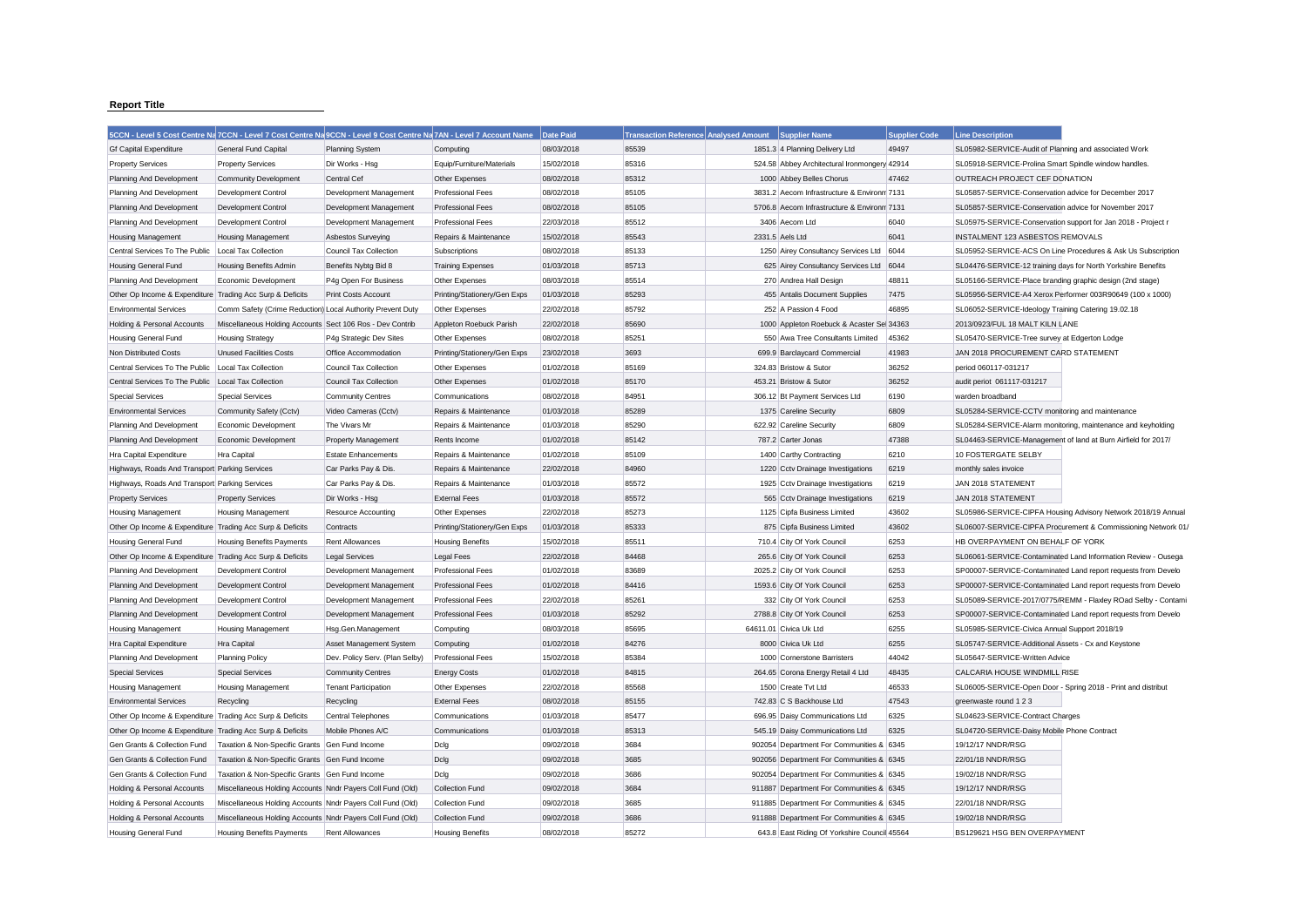| Planning And Development                                  | <b>Community Development</b>                  | Southern Cef                                          | Other Expenses                                                | 01/02/2018 | 85158 | 5480.07 Eggborough Methodist Church            | 46592 | Donation for'whats it all about' project                |                                                               |
|-----------------------------------------------------------|-----------------------------------------------|-------------------------------------------------------|---------------------------------------------------------------|------------|-------|------------------------------------------------|-------|---------------------------------------------------------|---------------------------------------------------------------|
| <b>Cultural And Related Services</b>                      | Open Spaces                                   | Community Parks & Open Space Repairs & Maintenance    |                                                               | 01/03/2018 | 85390 | 4542.71 Enterprise Managed Services Ltd 6404   |       | JAN 2018 WASTE MANAGEMENT                               |                                                               |
| <b>Cultural And Related Services</b>                      | Open Spaces                                   | <b>Grass Cutting</b>                                  | Repairs & Maintenance                                         | 01/03/2018 | 85390 | 2962.95 Enterprise Managed Services Ltc 6404   |       | JAN 2018 WASTE MANAGEMENT                               |                                                               |
| <b>Cultural And Related Services</b>                      | Open Spaces                                   | Selby Park                                            | Repairs & Maintenance                                         | 01/03/2018 | 85390 | 9109.64 Enterprise Managed Services Ltd 6404   |       | JAN 2018 WASTE MANAGEMENT                               |                                                               |
| <b>Cultural And Related Services</b>                      | Recreation & Sport                            | Selby Leisure Centre                                  | Repairs & Maintenance                                         | 01/03/2018 | 85390 | 775.07 Enterprise Managed Services Ltd 6404    |       | JAN 2018 WASTE MANAGEMENT                               |                                                               |
| <b>Environmental Services</b>                             | <b>Cemetery Services</b>                      | <b>Closed Burial Ground</b>                           | Repairs & Maintenance                                         | 01/03/2018 | 85390 | 1167.98 Enterprise Managed Services Ltd 6404   |       | JAN 2018 WASTE MANAGEMENT                               |                                                               |
| <b>Environmental Services</b>                             | Recycling                                     | Recycling                                             | <b>External Fees</b>                                          | 01/03/2018 | 85390 | 128184.11 Enterprise Managed Services Ltd 6404 |       | JAN 2018 WASTE MANAGEMENT                               |                                                               |
| <b>Environmental Services</b>                             | <b>Street Cleansing</b>                       | <b>Street Cleansing</b>                               | <b>External Fees</b>                                          | 01/03/2018 | 85390 | 48409.16 Enterprise Managed Services Ltd 6404  |       | JAN 2018 WASTE MANAGEMENT                               |                                                               |
| <b>Environmental Services</b>                             | <b>Trade Waste</b>                            | <b>Clinical Waste</b>                                 | <b>External Fees</b>                                          | 01/03/2018 | 85390 | 4522.03 Enterprise Managed Services Ltd 6404   |       | JAN 2018 WASTE MANAGEMENT                               |                                                               |
| <b>Environmental Services</b>                             | <b>Trade Waste</b>                            | <b>Commercial Waste</b>                               | <b>External Fees</b>                                          | 01/03/2018 | 85390 | 26649.66 Enterprise Managed Services Ltd 6404  |       | JAN 2018 WASTE MANAGEMENT                               |                                                               |
| <b>Environmental Services</b>                             | <b>Waste Collection</b>                       | Dom.Wheeled Bins/Sac                                  | <b>External Fees</b>                                          | 01/03/2018 | 85390 | 22781.84 Enterprise Managed Services Ltd 6404  |       | JAN 2018 WASTE MANAGEMENT                               |                                                               |
| <b>Environmental Services</b>                             | <b>Waste Collection</b>                       | Refuse Collection General                             | Advertising                                                   | 01/03/2018 | 85390 | 1712.69 Enterprise Managed Services Ltd 6404   |       | JAN 2018 WASTE MANAGEMENT                               |                                                               |
| <b>Environmental Services</b>                             | <b>Waste Collection</b>                       | <b>Refuse Collection General</b>                      | <b>External Fees</b>                                          | 01/03/2018 | 85390 | 91665.7 Enterprise Managed Services Ltd 6404   |       | JAN 2018 WASTE MANAGEMENT                               |                                                               |
| Highways, Roads And Transport Parking Services            |                                               | Car Parks-Other                                       | Repairs & Maintenance                                         | 01/03/2018 | 85390 | 287.97 Enterprise Managed Services Ltd 6404    |       | JAN 2018 WASTE MANAGEMENT                               |                                                               |
| <b>Special Services</b>                                   | <b>Special Services</b>                       | Grassed Areas & Open Spaces Repairs & Maintenance     |                                                               | 01/03/2018 | 85390 | 7804.35 Enterprise Managed Services Ltc 6404   |       | JAN 2018 WASTE MANAGEMENT                               |                                                               |
| Hra Capital Expenditure                                   | Hra Capital                                   | Damp Works                                            | Repairs & Maintenance                                         | 01/03/2018 | 85478 | 389 Envirovent Ltd                             | 6406  | 5 SAXTON LANE SAXTON TAD LS24 9QD                       |                                                               |
| Hra Capital Expenditure                                   | Hra Capital                                   | Damp Works                                            | Repairs & Maintenance                                         | 01/03/2018 | 85479 | 684 Envirovent Ltd                             | 6406  | 9 EASTFIELD WALK TADCASTER LS24 8BD                     |                                                               |
| Other Op Income & Expenditure Trading Acc Surp & Deficits |                                               | Human Resources                                       | <b>Training Expenses</b>                                      | 22/02/2018 | 85694 | 450 Evac+Chair International Ltd               | 6423  | SL06038-SERVICE-EvacChair Operator Training             |                                                               |
| Planning And Development                                  | <b>Community Development</b>                  | Tadcaster & Villages Cef                              | Other Expenses                                                | 01/02/2018 | 85127 | 719 First Tadcaster Girl Guides                | 46440 | cef grant for new girl guide flags                      |                                                               |
| <b>Environmental Services</b>                             | Regulatory Servics - Eh                       | Licences-Other                                        | <b>External Fees</b>                                          | 08/02/2018 | 84655 | 444.55 Forest House Vets Ltd                   | 6457  |                                                         | SL05947-SERVICE-Forest House Vets Ltd - Lime Oaks Riding Cent |
| Planning And Development                                  | <b>Building Control</b>                       | <b>Street Nameplates</b>                              | Repairs & Maintenance                                         | 22/02/2018 | 85150 | 308.5 G & G Signs                              | 6473  | SL05842-S0215001-SIGNAGE (NON-HIGHWAY / ROADSIDE)       |                                                               |
| Planning And Development                                  | <b>Community Development</b>                  | Central Cef                                           | Other Expenses                                                | 01/03/2018 | 85314 | 9500 Groundwork North Yorkshire                | 6506  | SL06004-SERVICE-Groundworks- Team to Clean Up           |                                                               |
| <b>Gf Capital Expenditure</b>                             | General Fund Capital                          | Car Park Improvement Program: Repairs & Maintenance   |                                                               | 01/03/2018 | 85476 | 3431 Groundwork Wakefield Ltd                  | 44350 |                                                         | SL05122-SERVICE-Selby Car Park Improvement Phase 1 Consultand |
| Other Op Income & Expenditure Trading Acc Surp & Deficits |                                               | Access Selby - Contact Centre Rents                   |                                                               | 01/03/2018 | 85724 | 15628 Gvfm Limited                             | 27552 | RENT FOR 25/03/2018-23/06/2018                          |                                                               |
| <b>Environmental Services</b>                             | Regulatory Servics - Eh                       |                                                       | <b>External Fees</b>                                          | 01/03/2018 | 85318 | 3943.16 Healthmatic Ltd                        | 6545  |                                                         |                                                               |
|                                                           |                                               | <b>Public Conveniences</b>                            |                                                               | 08/02/2018 | 85259 | 340.74 Henriksen Ltd                           | 6555  | <b>JAN COMMISSION</b>                                   | SL04504-SERVICE-Maintenance & cleaning of public conveniences |
| Other Op Income & Expenditure Trading Acc Surp & Deficits |                                               | Housing Support & Enforcement Other Expenses          |                                                               | 08/02/2018 | 85379 | 355 Hmcts                                      | 6575  | Personal Information                                    |                                                               |
| Housing Management                                        | <b>Housing Management</b><br>Control Accounts | <b>Housing Management</b><br><b>Creditors Control</b> | <b>Legal Fees</b><br>Tax Deduct On Contract Paymer 08/02/2018 |            | 85382 | 7569.2 Hm Revenue & Customs                    | 6590  | FEB 2018 CIS DEDUCTIONS                                 |                                                               |
| Holding & Personal Accounts                               |                                               |                                                       | Repairs & Maintenance                                         | 01/02/2018 | 84800 | 882 Home Maintenance                           | 47112 |                                                         |                                                               |
| Hra Capital Expenditure                                   | Hra Capital                                   | Void Property Repairs                                 |                                                               |            |       |                                                |       | 5 gant walk                                             |                                                               |
| Hra Capital Expenditure                                   | Hra Capital                                   | Void Property Repairs                                 | Repairs & Maintenance                                         | 01/02/2018 | 84801 | 435 Home Maintenance                           | 47112 | 39a Mill Close                                          |                                                               |
| <b>Property Services</b>                                  | <b>Property Services</b>                      | Dir Works - Hsg                                       | <b>External Fees</b>                                          | 22/02/2018 | 85563 | 265 Home Maintenance                           | 47112 | 5 GANT WALK                                             |                                                               |
| <b>Property Services</b>                                  | <b>Property Services</b>                      | Dir Works - Hsg                                       | Equip/Furniture/Materials                                     | 15/02/2018 | 85308 | 4835.25 Howdens Joinery Ltd                    | 21474 | JAN 2018 STATEMENT                                      |                                                               |
| Corporate And Democratic Core Corporate Management        |                                               | Partnership Development                               | Other Expenses                                                | 22/02/2018 | 85116 | 5450 Idox Software Ltd                         | 6622  | SL05936-SERVICE-Initial payment for GRANTfinder licence |                                                               |
| Other Op Income & Expenditure Trading Acc Surp & Deficits |                                               | Access Selby - Contact Centre                         | Repairs & Maintenance                                         | 08/03/2018 | 85561 | 449.68 Initial Washroom Solutions              | 6631  | 28/02/18-27/05/18 NAPPY UNIT/3 AUTO WHIT                |                                                               |
| Housing Management                                        | <b>Housing Management</b>                     | Edgerton Lodge                                        | Repairs & Maintenance                                         | 15/02/2018 | 85156 | 961.88 It Electrical (Yorkshire) Ltd           | 6652  | electrical works Jan 2018                               |                                                               |
| Hra Capital Expenditure                                   | Hra Capital                                   | <b>Central Heating Systems</b>                        | Repairs & Maintenance                                         | 15/02/2018 | 85156 | 14970.14 It Electrical (Yorkshire) Ltd         | 6652  | electrical works Jan 2018                               |                                                               |
| Hra Capital Expenditure                                   | Hra Capital                                   | <b>Electrical Rewires</b>                             | Repairs & Maintenance                                         | 15/02/2018 | 85156 | 27926.56 It Electrical (Yorkshire) Ltd         | 6652  | electrical works Jan 2018                               |                                                               |
| Hra Capital Expenditure                                   | Hra Capital                                   | Kitchens - Decent Homes                               | Repairs & Maintenance                                         | 15/02/2018 | 85156 | 2603.36 It Electrical (Yorkshire) Ltd          | 6652  | electrical works Jan 2018                               |                                                               |
| <b>Property Services</b>                                  | <b>Property Services</b>                      | Dir Works - Hsg                                       | <b>External Fees</b>                                          | 15/02/2018 | 85156 | 3963.69 It Electrical (Yorkshire) Ltd          | 6652  | electrical works Jan 2018                               |                                                               |
| <b>Special Services</b>                                   | <b>Special Services</b>                       | <b>Community Centres</b>                              | Repairs & Maintenance                                         | 15/02/2018 | 85156 | 288.15 It Electrical (Yorkshire) Ltd           | 6652  | electrical works Jan 2018                               |                                                               |
| <b>Property Services</b>                                  | <b>Property Services</b>                      | Dir Works - Hsg                                       | Equip/Furniture/Materials                                     | 22/02/2018 | 85510 | 3874.75 Jewson Ltd                             | 6662  | JAN 2018 STATEMENT                                      |                                                               |
| <b>Gf Capital Expenditure</b>                             | General Fund Capital                          | Car Park Improvement Program: Repairs & Maintenance   |                                                               | 08/02/2018 | 85296 | 2265 Jles Northern Limited                     | 45005 | SELBY CAR PARKS CORE TESTING                            |                                                               |
| Hra Capital Expenditure                                   | Hra Capital                                   | <b>Central Heating Systems</b>                        | Repairs & Maintenance                                         | 01/02/2018 | 85137 | 284 Keepmoat Regeneration Limited 43184        |       | CSCT 001372-004 KITCHEN REP PROG                        |                                                               |
| Hra Capital Expenditure                                   | Hra Capital                                   | <b>Electrical Rewires</b>                             | Repairs & Maintenance                                         | 01/02/2018 | 85137 | 11153 Keepmoat Regeneration Limited 43184      |       | CSCT 001372-004 KITCHEN REP PROG                        |                                                               |
| Hra Capital Expenditure                                   | Hra Capital                                   | Kitchens - Decent Homes                               | Repairs & Maintenance                                         | 01/02/2018 | 85137 | 14583.88 Keepmoat Regeneration Limited 43184   |       | CSCT 001372-004 KITCHEN REP PROG                        |                                                               |
| Hra Capital Expenditure                                   | Hra Capital                                   | Pointing Works                                        | Repairs & Maintenance                                         | 22/02/2018 | 85800 | 89387.67 Keepmoat Regeneration Limited 43184   |       | 1 Bowling Greel Terrace                                 |                                                               |
| Planning And Development                                  | Development Control                           | Development Management                                | <b>Professional Fees</b>                                      | 01/02/2018 | 85147 | 2500 Kings Chambers                            | 34560 | brief on Hearing Land at Yew Tree House                 |                                                               |
| Planning And Development                                  | Development Control                           | Development Management                                | Professional Fees                                             | 01/02/2018 | 85148 | 2500 Kings Chambers                            | 34560 | site at Land South of Hall Lane                         |                                                               |
| Hra Capital Expenditure                                   | Hra Capital                                   | <b>Disabled Adaptation Work</b>                       | Repairs & Maintenance                                         | 22/02/2018 | 85124 | 350 Kml Flooring Services                      | 6704  | 7 BEECH VIEW NORTH DUFFIELD                             |                                                               |
| Hra Capital Expenditure                                   | Hra Capital                                   | Disabled Adaptation Work                              | Repairs & Maintenance                                         | 08/03/2018 | 85536 | 350 Kml Flooring Services                      | 6704  | 60 WAVELL STREET SELBY                                  |                                                               |
| <b>Property Services</b>                                  | <b>Property Services</b>                      | Dir Works - Hsg                                       | <b>External Fees</b>                                          | 22/02/2018 | 85161 | 550 Kml Flooring Services                      | 6704  | 19 ST EDWARDS CLOSE BYRAM                               |                                                               |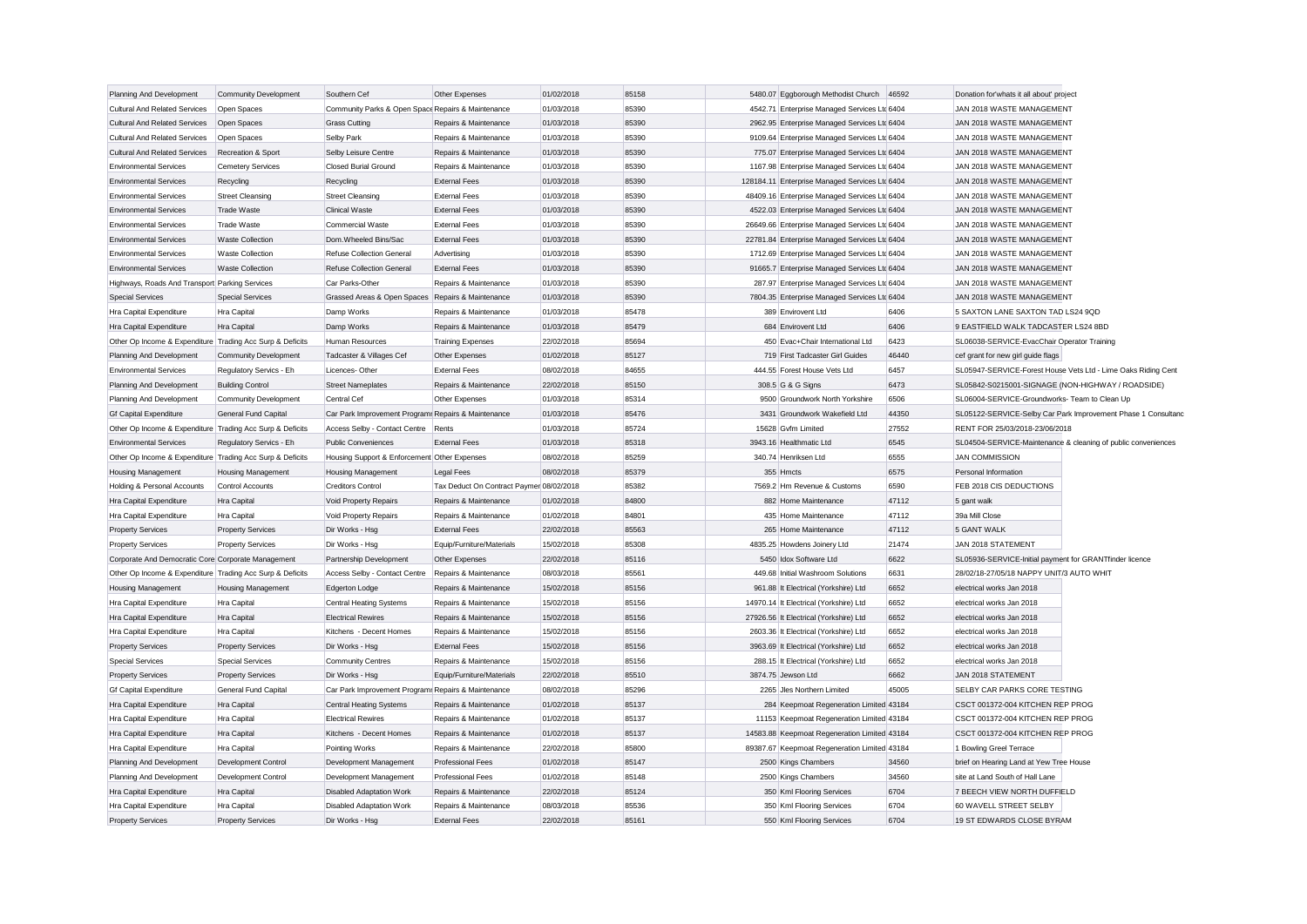| Central Services To The Public   Local Tax Collection     |                                                            | Council Tax Collection                              | <b>Legal Fees</b>            | 02/02/2018 | 3677  | 963 Liberata Uk Ltd                            | 36656          | <b>LIABILITY ORDER COSTS</b>                                  |
|-----------------------------------------------------------|------------------------------------------------------------|-----------------------------------------------------|------------------------------|------------|-------|------------------------------------------------|----------------|---------------------------------------------------------------|
| <b>Housing Management</b>                                 | <b>Housing Management</b>                                  | Housing Management                                  | <b>Legal Fees</b>            | 09/02/2018 | 3687  | 650 Liberata Uk Ltd                            | 36656          | FEB 2018 PCOL CLAIMS                                          |
| Other Op Income & Expenditure Trading Acc Surp & Deficits |                                                            | <b>Business Support</b>                             | Printing/Stationery/Gen Exps | 22/02/2018 | 85267 | 297.95 Lyreco Uk Ltd                           | 6787           | SL05911-SERVICE-C8543X Laserjet Print Cartridge               |
| Planning And Development                                  | Development Control                                        | Development Management                              | Direct Salaries & Wages      | 01/02/2018 | 85097 | 1593.3 Macdonald & Company Freeland 47534      |                | SP00009-SERVICE-Order number to be used for payment           |
| Planning And Development                                  | Development Control                                        | Development Management                              | Direct Salaries & Wages      | 01/02/2018 | 85098 | 1859.4 Macdonald & Company Freeland 47534      |                | SP00008-SERVICE-Order number to be used for payment           |
| Planning And Development                                  | Development Control                                        | Development Management                              | Direct Salaries & Wages      | 08/02/2018 | 85263 | 1786.37 Macdonald & Company Freeland 47534     |                | SP00008-SERVICE-Order number to be used for payment           |
| Planning And Development                                  | Development Control                                        | Development Management                              | Direct Salaries & Wages      | 08/02/2018 | 85265 | 1691.23 Macdonald & Company Freeland 47534     |                | SP00009-SERVICE-Order number to be used for payment for       |
| Planning And Development                                  | Development Control                                        | Development Management                              | Direct Salaries & Wages      | 15/02/2018 | 84938 | 1534.54 Macdonald & Company Freeland 47534     |                | SP00010-SERVICE-Order number to be used for payment           |
| Planning And Development                                  | Development Control                                        | Development Management                              | Direct Salaries & Wages      | 15/02/2018 | 84942 | 1888.91 Macdonald & Company Freeland 47534     |                | SP00010-SERVICE-Order number to be used for payment           |
| Planning And Development                                  | Development Control                                        | Development Management                              | Direct Salaries & Wages      | 15/02/2018 | 84943 | 1870.72 Macdonald & Company Freelanc 47534     |                | SP00010-SERVICE-Order number to be used for payment           |
| Planning And Development                                  | Development Control                                        | Development Management                              | Direct Salaries & Wages      | 15/02/2018 | 85096 | 1844.33 Macdonald & Company Freeland 47534     |                | SP00010-SERVICE-Order number to be used for payment           |
| Planning And Development                                  | Development Control                                        | Development Management                              | Direct Salaries & Wages      | 15/02/2018 | 85264 | 1835.12 Macdonald & Company Freelanc 47534     |                | SP00010-SERVICE-Order number to be used for payment           |
| Planning And Development                                  | Development Control                                        | Development Management                              | Direct Salaries & Wages      | 22/02/2018 | 85676 | 1807.43 Macdonald & Company Freeland 47534     |                | SP00010-SERVICE-Order number to be used for payment           |
| Planning And Development                                  | Development Control                                        | Development Management                              | Direct Salaries & Wages      | 22/02/2018 | 85677 | 1873.47 Macdonald & Company Freelanc 47534     |                | SP00008-SERVICE-Order number to be used for payment           |
| Planning And Development                                  | Development Control                                        | Development Management                              | Direct Salaries & Wages      | 22/02/2018 | 85678 | 1619.67 Macdonald & Company Freeland 47534     |                | SP00009-SERVICE-Order number to be used for payment           |
| Cultural And Related Services                             | Tourism                                                    | P4g3 Tourism & Culture                              | Other Expenses               | 08/03/2018 | 85680 | 3200 Make It York                              | 47697          | SL06048-SERVICE-Tourism Strategy payment                      |
| <b>Housing Management</b>                                 | <b>Housing Management</b>                                  | Estate Man. Costs                                   | Other Expenses               | 15/02/2018 | 85095 | 600 Marcus Taperell                            | 7302           | SL05444-SERVICE-Oak tree at 16 The Cloisters, Hemingbrough    |
| Corporate And Democratic Core Corporate Management        |                                                            | <b>External Audit</b>                               | Other Expenses               | 08/02/2018 | 85166 | 4470 Mazars Llp                                | 6810           | SL05545-SERVICE-2017/18 External Audit Fees                   |
| <b>Gf Capital Expenditure</b>                             | General Fund Capital                                       | Car Park Improvement Program: Repairs & Maintenance |                              | 15/03/2018 | 85819 | 495 Met Geoenvironmental Ltd                   | 48923          | SL05951-SERVICE-Tadcaster Britannia Car Park Survey - Ref: P1 |
| Hra Capital Expenditure                                   | Hra Capital                                                | Void Property Repairs                               | Repairs & Maintenance        | 22/02/2018 | 85088 | 1352.7 Michael Walsh (Plasterers) Ltd          | 7419           | 9A ASH LEA FAIRBURN                                           |
| <b>Property Services</b>                                  | <b>Property Services</b>                                   | Dir Works - Hsg                                     | <b>External Fees</b>         | 01/03/2018 | 85498 | 624.5 Michael Walsh (Plasterers) Ltd           | 7419           | 6 THE CLOSE TOWTON                                            |
| <b>Property Services</b>                                  | <b>Property Services</b>                                   | Dir Works - Hsg                                     | <b>External Fees</b>         | 01/03/2018 | 85499 | 589.5 Michael Walsh (Plasterers) Ltd           | 7419           | 6 THE CLOSE TOWTON                                            |
| <b>Property Services</b>                                  | <b>Property Services</b>                                   | Dir Works - Hsg                                     | <b>External Fees</b>         | 08/03/2018 | 85684 | 568.5 Michael Walsh (Plasterers) Ltd           | 7419           | 6 THE CLOSE TOWTON                                            |
| <b>Property Services</b>                                  | <b>Property Services</b>                                   | Dir Works - Hsg                                     | Equip/Furniture/Materials    | 22/02/2018 | 85377 | 1597.38 Mkm Building Supplies Ltd              | 21210          | JAN 2018 STATEMENT                                            |
| Housing General Fund                                      | Homelessness                                               | Homeless Persons                                    | Other Expenses               | 01/02/2018 | 85159 | 550 M & K Property Services (Uk) Ltd 42137     |                | Personal Information                                          |
| Housing Management                                        | <b>Housing Management</b>                                  | <b>Central Heating-Gas</b>                          | Professional Fees            | 01/03/2018 | 85320 | 1108.08 Morgan Lambert Ltd                     | 6835           | THIRD PARTY QUALITY AUDITS                                    |
| <b>Housing Management</b>                                 | <b>Housing Management</b>                                  | <b>Central Heating-Gas</b>                          | <b>Professional Fees</b>     | 01/03/2018 | 85321 | 466.56 Morgan Lambert Ltd                      | 6835           | THIRD PARTY QUALITY AUDITS                                    |
| Other Op Income & Expenditure Trading Acc Surp & Deficits |                                                            | Human Resources                                     | <b>Training Expenses</b>     | 01/03/2018 | 85286 | 320 Morton Training Services Ltd               | 42851          | SL05903-SERVICE-Basic Tree Survey & Inspection (Lantra)       |
| Planning And Development                                  | Development Control                                        | Development Management                              | Professional Fees            | 15/02/2018 | 85606 | 300 Mr Jonathan Easton                         | 38658          | FIELD LANE THORPE WILLOUGBY                                   |
| Other Op Income & Expenditure Trading Acc Surp & Deficits |                                                            | <b>Legal Services</b>                               | Legal Fees                   | 15/02/2018 | 85605 | 4000 Mr Robert Mccracken Q.C.                  | 49564          | NYCC WASTE DISPOSAL ADVICE 12/12/17                           |
| Other Op Income & Expenditure Trading Acc Surp & Deficits |                                                            | <b>Housing Tenant Services</b>                      | Clothing & Uniforms          | 01/02/2018 | 82817 | 486.9 Mwuk Ltd T/A Alexandra                   | 6048           | SL05476-SERVICE-Customer Services - New Corporate Uniform (pl |
| Other Op Income & Expenditure Trading Acc Surp & Deficits |                                                            | <b>Housing Tenant Services</b>                      | Clothing & Uniforms          | 01/02/2018 | 84417 | 318.5 Mwuk Ltd T/A Alexandra                   | 6048           | SL05476-SERVICE-Customer Services - New Corporate Uniform (pl |
| Hra Capital Expenditure                                   | Hra Capital                                                | <b>Central Heating Systems</b>                      | Repairs & Maintenance        | 15/02/2018 | 85487 | 563 Northern Gas Networks Ltd                  | 34757          | 73 STATION ROAD HAMBLETON YO8 9HY                             |
| <b>Gf Capital Expenditure</b>                             | General Fund Capital                                       | Planning System                                     | Computing                    | 08/02/2018 | 85383 | 3525 Northgate Public Services (Uk) L 47740    |                | SL05981-SERVICE-PARIS Services to upgrade to v3033            |
| Housing Management                                        | <b>Housing Management</b>                                  | Hsg.Gen.Management                                  | Computing                    | 22/02/2018 | 85685 | 4530.58 Northgate Public Services (Uk) L 47740 |                | SL05949-SERVICE-REpairFinder Support and Maintenance          |
| Other Op Income & Expenditure Trading Acc Surp & Deficits |                                                            | Data & System                                       | Computing                    | 01/02/2018 | 85131 | 304.01 Northgate Public Services (Uk) L 47740  |                | SL05939-SERVICE-PARIS excess TRansactions October-December 20 |
| Other Op Income & Expenditure Trading Acc Surp & Deficits |                                                            | Data & System                                       | Computing                    | 15/02/2018 | 84387 | 808.06 Northgate Public Services (Uk) L 47740  |                | SL05984-SERVICE-Boundary Change Licence                       |
| Other Op Income & Expenditure Trading Acc Surp & Deficits |                                                            | Data & System                                       | Computing                    | 22/02/2018 | 85686 | 1691.6 Northgate Public Services (Uk) L 47740  |                | SL05938-SERVICE-Information@Work Standard SQL Support         |
| Central Services To The Public                            | Local Land Charges                                         | <b>Land Charges</b>                                 | <b>External Fees</b>         | 01/02/2018 | 85130 | 1465.4 North Yorkshire County Council 6902     |                | SL05872-SERVICE-Land Searches Con29 Enquiries                 |
| Holding & Personal Accounts                               | Miscellaneous Holding Accounts C. Tax Payers Coll Fund Acc |                                                     | Nycc Precept                 | 12/02/2018 | 85505 | 3305490 North Yorkshire County Council 32208   |                | 14/02/18 PRECEPT INSTALMENT                                   |
| Holding & Personal Accounts                               | Miscellaneous Holding Accounts Nndr Payers Coll Fund (Old) |                                                     | Nndr Pool Contribution       | 15/02/2018 | 85488 | 164140 North Yorkshire County Council 32208    |                | 19/02/18 RETAINED BUSINESS RATES                              |
| Housing Management                                        |                                                            | <b>Tenant Participation</b>                         | Other Expenses               | 08/02/2018 | 84794 | 350 North Yorkshire County Council 31845       |                | SL05840-SERVICE-winter open door                              |
| Other Op Income & Expenditure Trading Acc Surp & Deficits | Housing Management                                         | Human Resources                                     | <b>External Fees</b>         | 08/02/2018 | 84652 | 583 North Yorkshire County Council 6902        |                | NOV 2017 DBS CHECKS                                           |
| Other Op Income & Expenditure Trading Acc Surp & Deficits |                                                            | Human Resources                                     | <b>External Fees</b>         | 15/02/2018 | 85253 | 583 North Yorkshire County Council 6902        |                | DBS CHECKS FOR DECEMBER                                       |
| Other Op Income & Expenditure Trading Acc Surp & Deficits |                                                            | Human Resources                                     | <b>External Fees</b>         | 22/02/2018 | 85560 | 14638.03 North Yorkshire County Council 6902   |                | SL06054-SERVICE-Payroll Services 17/18                        |
|                                                           |                                                            |                                                     |                              |            |       |                                                |                |                                                               |
| Holding & Personal Accounts                               | Miscellaneous Holding Accounts C. Tax Payers Coll Fund Acc |                                                     | Nyfra Precept                | 12/02/2018 | 85506 | 186713 North Yorkshire Fire & Rescue           | 32207          | 14/02/18 PRECEPT INSTALMENT                                   |
| Holding & Personal Accounts                               | Miscellaneous Holding Accounts Nndr Payers Coll Fund (Old) |                                                     | Nndr Pool Contribution       | 15/02/2018 | 85489 | 18238 North Yorkshire Fire & Rescue            | 32207<br>32209 | 19/02/18 RETAINED BUSINESS RATES                              |
| Holding & Personal Accounts                               | Miscellaneous Holding Accounts C. Tax Payers Coll Fund Acc |                                                     | Nypa Precept                 | 12/02/2018 | 85504 | 615024 North Yorkshire Pcc                     |                | 14/02/18 PRECEPT INSTALMENT                                   |
| Other Op Income & Expenditure Trading Acc Surp & Deficits |                                                            | Access Selby - Contact Centre                       | <b>Energy Costs</b>          | 15/02/2018 | 85502 | 1112.1 Npower Ltd                              | 6917           | 01/01/18-31/01/18 MARKET CROSS                                |
| Planning And Development                                  | Economic Development                                       | The Vivars Mr                                       | <b>Energy Costs</b>          | 01/03/2018 | 85784 | 417.32 Npower Ltd                              | 6917           | COMMUNAL AREA VIVARS IND EST                                  |
| Special Services                                          | <b>Special Services</b>                                    | <b>Community Centres</b>                            | <b>Energy Costs</b>          | 15/02/2018 | 85503 | 1625.27 Noower Ltd                             | 6917           | 01/01/18-31/01/18 ST WILFRIDS                                 |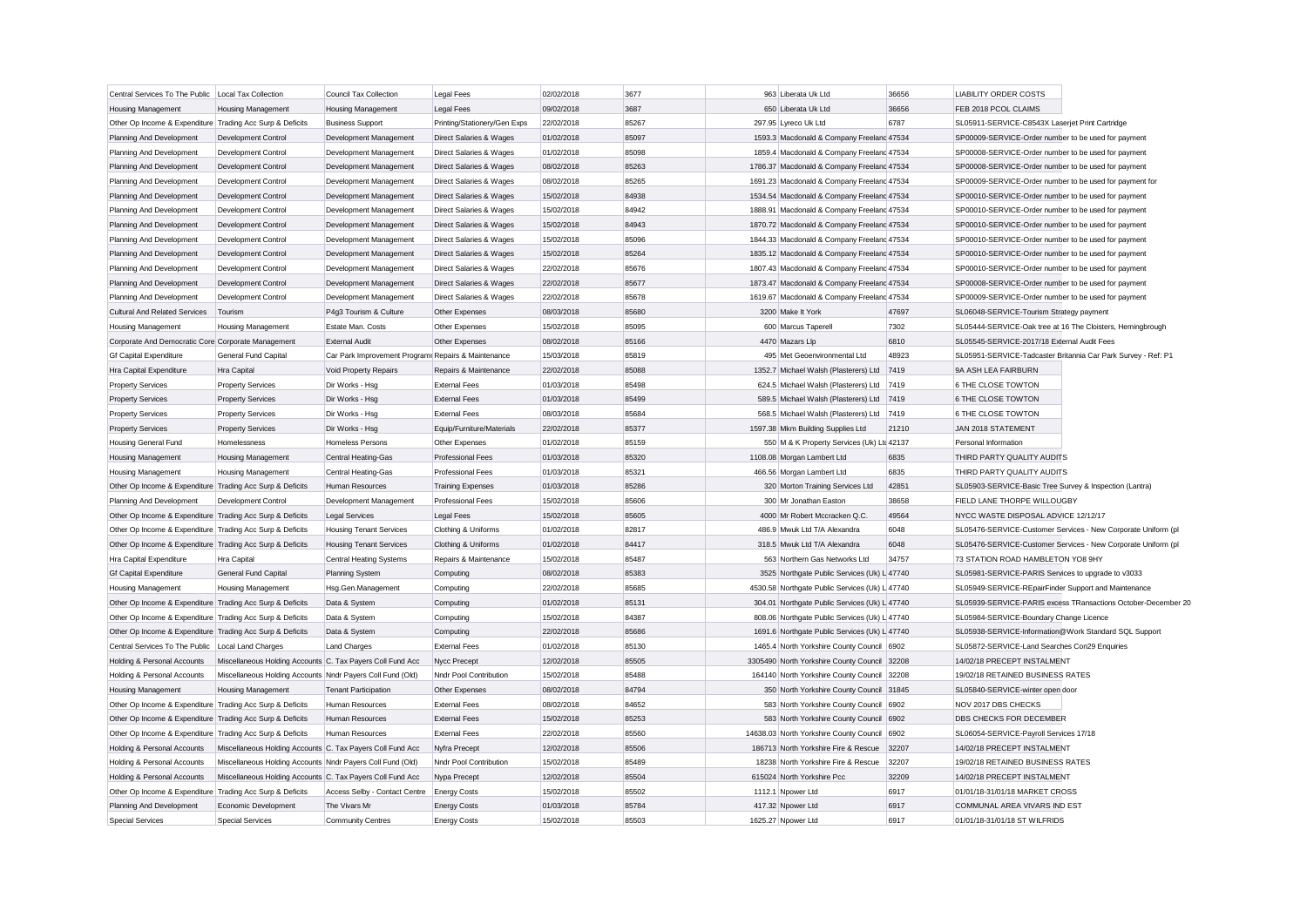| <b>Special Services</b>                                   | <b>Special Services</b>      | <b>Community Centres</b>                            | <b>Energy Costs</b>          | 22/02/2018 | 80711 | 437.52 Npower Ltd                             | 6917  | 1/5/17-31/5/17 ANNE SHARPE CENTRE                             |                                                               |
|-----------------------------------------------------------|------------------------------|-----------------------------------------------------|------------------------------|------------|-------|-----------------------------------------------|-------|---------------------------------------------------------------|---------------------------------------------------------------|
| <b>Special Services</b>                                   | <b>Special Services</b>      | <b>Community Centres</b>                            | <b>Energy Costs</b>          | 01/03/2018 | 85727 | 994.01 Npower Ltd                             | 6917  | LANDLORD SUPPLY LAURIE BACKHOUSE                              |                                                               |
| <b>Environmental Services</b>                             | Regulatory Servics - Eh      | Food Safety Enforcement                             | Other Expenses               | 15/02/2018 | 85386 | 735 N S Redfern                               | 31130 | SL05992-SERVICE-Consultant Food Hygiene Inspections           |                                                               |
| <b>Cultural And Related Services</b>                      | Open Spaces                  | Community Parks & Open Space Repairs & Maintenance  |                              | 15/02/2018 | 84956 | 312 Orbis Protect Limited                     | 48585 | relet work                                                    |                                                               |
| Housing General Fund                                      | <b>Housing Strategy</b>      | P4g3 Olympia Park                                   | Other Expenses               | 01/03/2018 | 85495 | 1500 Ove Arup & Partners Ltd                  | 44147 | SL05781-SERVICE-Cost and Valuation Support for HIF Bid Olympi |                                                               |
| <b>Housing Management</b>                                 | <b>Housing Management</b>    | Asbestos Surveying                                  | Repairs & Maintenance        | 08/02/2018 | 85310 | 489.45 Owan Ltd                               | 6943  | DEC 2018 QUNATITY SURVEYING                                   |                                                               |
|                                                           |                              | Asbestos Surveying                                  | Repairs & Maintenance        | 08/02/2018 | 85311 | 522.08 Owan Ltd                               | 6943  | JAN 2018 QUANTITY SURVEYING                                   |                                                               |
| <b>Housing Management</b>                                 | <b>Housing Management</b>    |                                                     |                              |            |       |                                               |       |                                                               |                                                               |
| <b>Housing Management</b>                                 | <b>Housing Management</b>    | Central Heating-Gas                                 | Repairs & Maintenance        | 08/02/2018 | 85310 | 1076.79 Owan Ltd                              | 6943  | DEC 2018 QUNATITY SURVEYING                                   |                                                               |
| <b>Housing Management</b>                                 | <b>Housing Management</b>    | <b>Central Heating-Gas</b>                          | Repairs & Maintenance        | 08/02/2018 | 85311 | 1044.16 Owan Ltd                              | 6943  | JAN 2018 QUANTITY SURVEYING                                   |                                                               |
| Housing Management                                        | Housing Management           | Edgerton Lodge                                      | Repairs & Maintenance        | 08/02/2018 | 85310 | 554.71 Owan Ltd                               | 6943  | DEC 2018 QUNATITY SURVEYING                                   |                                                               |
| <b>Housing Management</b>                                 | <b>Housing Management</b>    | <b>Edgerton Lodge</b>                               | Repairs & Maintenance        | 08/02/2018 | 85311 | 293.67 Owan Ltd                               | 6943  | JAN 2018 QUANTITY SURVEYING                                   |                                                               |
| Housing Management                                        | Housing Management           | Solid Fuel Serv-PInd                                | Repairs & Maintenance        | 08/02/2018 | 85310 | 358.93 Owan Ltd                               | 6943  | DEC 2018 QUNATITY SURVEYING                                   |                                                               |
| Housing Management                                        | Housing Management           | Solid Fuel Serv-PInd                                | Repairs & Maintenance        | 08/02/2018 | 85311 | 391.56 Owan Ltd                               | 6943  | JAN 2018 QUANTITY SURVEYING                                   |                                                               |
| Hra Capital Expenditure                                   | Hra Capital                  | <b>External Cyclical Repairs</b>                    | Repairs & Maintenance        | 08/02/2018 | 85310 | 1076.79 Owan Ltd                              | 6943  | DEC 2018 QUNATITY SURVEYING                                   |                                                               |
| Hra Capital Expenditure                                   | Hra Capital                  | <b>External Cyclical Repairs</b>                    | Repairs & Maintenance        | 08/02/2018 | 85311 | 456.82 Owan Ltd                               | 6943  | JAN 2018 QUANTITY SURVEYING                                   |                                                               |
| Hra Capital Expenditure                                   | Hra Capital                  | Kitchens - Decent Homes                             | Repairs & Maintenance        | 08/02/2018 | 85310 | 717.86 Owan Ltd                               | 6943  | DEC 2018 QUNATITY SURVEYING                                   |                                                               |
| Hra Capital Expenditure                                   | Hra Capital                  | Kitchens - Decent Homes                             | Repairs & Maintenance        | 08/02/2018 | 85311 | 456.82 Owan Ltd                               | 6943  | JAN 2018 QUANTITY SURVEYING                                   |                                                               |
| Hra Capital Expenditure                                   | Hra Capital                  | Pointing Works                                      | Repairs & Maintenance        | 08/02/2018 | 85311 | 587.34 Owan Ltd                               | 6943  | JAN 2018 QUANTITY SURVEYING                                   |                                                               |
| <b>Property Services</b>                                  | <b>Property Services</b>     | Dir Works - Hsg                                     | Other Expenses               | 08/02/2018 | 85123 | 1565 Paul Harrison                            | 6531  | 34 POWELL STREET                                              |                                                               |
| Other Op Income & Expenditure Trading Acc Surp & Deficits |                              | Civic Centre                                        | Repairs & Maintenance        | 14/02/2018 | 85586 | 1369.41 Phs Group Ltd                         | 6969  | CREDIT CLAIMED BUT INVOICE NOT PROCESSED                      |                                                               |
| Other Op Income & Expenditure Trading Acc Surp & Deficits |                              | Postage Account                                     | Communications               | 14/02/2018 | 85585 | 1509.1 Pitney Bowes Ltd                       | 6976  | CREDIT CLAIMED BUT INVOICE NOT PROCESSED                      |                                                               |
| Planning And Development                                  | <b>Planning Policy</b>       | Dev. Policy Serv. (Plan Selby)                      | <b>Professional Fees</b>     | 01/03/2018 | 85388 | 1500 Pos Enterprises Ltd                      | 49477 |                                                               | SL05953-SERVICE-POS CIL Group Leeds Queens Hotel 12/12/17     |
| Gf Capital Expenditure                                    | General Fund Capital         | Ict - Capital                                       | Computing                    | 01/03/2018 | 85329 | 668.8 Probrand Limited                        | 37238 |                                                               | SL05990-SERVICE-3 x HP Scanjet Pro 2500F1 Stock Code HA967/L2 |
| Other Op Income & Expenditure Trading Acc Surp & Deficits |                              | Ict                                                 | Equip/Furniture/Materials    | 01/03/2018 | 85330 | 1140.15 Probrand Limited                      | 37238 | SL05994-SERVICE-Quote 1382281 5 x 24" Monitors, 10 x laptop b |                                                               |
| <b>Gf Capital Expenditure</b>                             | General Fund Capital         | Car Park Improvement Program: Repairs & Maintenance |                              | 08/02/2018 | 85319 | 434.7 Project Fabrications&Engineering 46566  |       | <b>BRITANNIA CAR PARK</b>                                     |                                                               |
| Highways, Roads And Transport Public Transport            |                              | <b>Bus Station</b>                                  | Repairs & Maintenance        | 08/02/2018 | 85328 | 318.45 Project Fabrications&Engineering 46566 |       | <b>STATION ROAD SELBY</b>                                     |                                                               |
| Hra Capital Expenditure                                   | Hra Capital                  | <b>Central Heating Systems</b>                      | Repairs & Maintenance        | 22/02/2018 | 85708 | 692.93 Pts Plumbing Trade Supplies            | 34513 | selby dc-heating f14-1817                                     |                                                               |
| Hra Capital Expenditure                                   | Hra Capital                  | <b>Central Heating Systems</b>                      | Repairs & Maintenance        | 22/02/2018 | 85709 | 1246.12 Pts Plumbing Trade Supplies           | 34513 | SELBY DC - HEATING F14-1718                                   |                                                               |
| Other Op Income & Expenditure Trading Acc Surp & Deficits |                              | lct                                                 | Professional Fees            | 22/02/2018 | 85132 | 448 Razorblue Ltd                             | 27684 | SL04444-SERVICE-Managed IT for infrastructure 2017/18         |                                                               |
| Hra Capital Expenditure                                   | Hra Capital                  | Roof Replacement                                    | Repairs & Maintenance        | 22/02/2018 | 84961 | 500 Rdh Scaffolding                           | 7036  | 6 norman close                                                |                                                               |
| Other Op Income & Expenditure Trading Acc Surp & Deficits |                              | Marketing & Comms                                   | Other Expenses               | 22/02/2018 | 85571 | 575 Richard Jemison Photographer L 44550      |       | SL05854-SERVICE-photography contract December                 |                                                               |
| Planning And Development                                  | Development Control          | Development Management                              | <b>Professional Fees</b>     | 15/03/2018 | 85807 | 450 Rosetta Landscape Design                  | 6987  |                                                               | SL06070-SERVICE-Tree Report for 2017/1338/TPO Orchard House,  |
| Central Services To The Public                            | Elections                    | <b>Register Of Electors</b>                         | Communications               | 01/03/2018 | 85393 |                                               | 7100  | ELECTIONS RESPONSE SERVICE                                    |                                                               |
|                                                           |                              |                                                     |                              |            | 85282 | 368.33 Royal Mail Group Plc                   |       |                                                               |                                                               |
| Planning And Development                                  | Development Control          | Development Management                              | Printing/Stationery/Gen Exps | 01/03/2018 |       | 2250 Rtpi Yorkshire                           | 24555 | SL05955-SERVICE-2018 Yorkshire Conference Series - 25 Places  |                                                               |
| Other Op Income & Expenditure Trading Acc Surp & Deficits |                              | Taxation, Benefits & Debt                           | Direct Salaries & Wages      | 22/02/2018 | 85802 | 15500 Personal Information                    | 39526 | settelment agreement                                          |                                                               |
| Central Services To The Public                            | Local Tax Collection         | Council Tax Collection                              | <b>External Fees</b>         | 09/02/2018 | 3680  | 711.14 Santander                              | 6052  | JAN 2018 COUNCIL TAX PAYMENTS                                 |                                                               |
| <b>Housing Management</b>                                 | Housing Management           | <b>Rent Project</b>                                 | <b>External Fees</b>         | 09/02/2018 | 3681  | 714.82 Santander                              | 6052  | JAN 2018 HOUSE & GARAGE RENTS                                 |                                                               |
| Central Services To The Public General Grants             |                              | Miscellaneous Grants                                | Grants                       | 01/02/2018 | 85071 | 1337.5 Saxton Cum Scarthingwell Parish 7119   |       |                                                               | SL05900-SERVICE-Saxton Cum Scarthingwell Parish Council Notic |
| Highways, Roads And Transport Parking Services            |                              | Car Parks Enforcement                               | <b>External Fees</b>         | 08/02/2018 | 85285 | 578.1 Security Plus Limited                   | 36209 |                                                               | SL04631-SERVICE-Cash collection SDC car park machines 01/04/1 |
| Corporate And Democratic Core Corporate Management        |                              | Customer & Community Project Other Expenses         |                              | 01/03/2018 | 85494 | 5000 Selby District Avs                       | 7159  | SL05768-SERVICE-New Beginnings Stage 2                        |                                                               |
| Planning And Development                                  | Community Development        | Community Engagement Forums External Fees           |                              | 15/03/2018 | 85793 | 1333.36 Selby District Avs                    | 7159  | SL06063-SERVICE-CEF - External Contractors 31.12.17           |                                                               |
| Planning And Development                                  | <b>Community Development</b> | Community Engagement Forums External Fees           |                              | 15/03/2018 | 85794 | 1333.32 Selby District Avs                    | 7159  | SL06064-SERVICE-CEF - External Contractors 31.1.18            |                                                               |
| Planning And Development                                  | <b>Community Development</b> | Southern Cef                                        | Other Expenses               | 15/02/2018 | 85542 | 4658 Selby District Avs                       | 7159  | CEF DONATION FOR THE DISABILITY FORUM                         |                                                               |
| <b>Property Services</b>                                  | <b>Property Services</b>     | Dir Works - Hsg                                     | Other Expenses               | 08/02/2018 | 85271 | 1404.6 Selby District Council                 | 7151  | Council tax bills for voids and lodges                        |                                                               |
| <b>Property Services</b>                                  | <b>Property Services</b>     | Dir Works - Hsg                                     | Equip/Furniture/Materials    | 22/02/2018 | 85483 | 1365.41 Selby Glass Ltd                       | 7172  | JAN 2018 STATEMENT                                            |                                                               |
| Other Op Income & Expenditure Trading Acc Surp & Deficits |                              | Human Resources                                     | <b>Professional Fees</b>     | 15/02/2018 | 85474 | 280 Selby Healthcare Ltd                      | 31239 | SL05991-SERVICE-OH Services - January 2018                    |                                                               |
| <b>Environmental Services</b>                             | <b>Street Cleansing</b>      | <b>Street Cleansing</b>                             | <b>External Fees</b>         | 15/02/2018 | 84832 | 400 S & G Taperell                            | 7303  | SKIP AND STORAGE DEC                                          |                                                               |
| <b>Property Services</b>                                  | <b>Property Services</b>     | Dir Works - Hsg                                     | <b>External Fees</b>         | 15/02/2018 | 84831 | 1915.8 S & G Taperell                         | 7303  | SKIPS AND DISPOSAL OF WASTE                                   |                                                               |
| Central Services To The Public                            | General Grants               | Miscellaneous Grants                                | Grants                       | 22/02/2018 | 85691 | 19845 Sherburn In Elmet Community Tr 48230    |       | REPLACEMENT WINDOWS AT OLD GIRLS SCHOOL                       |                                                               |
| Hra Capital Expenditure                                   | Hra Capital                  | <b>Disabled Adaptation Work</b>                     | Repairs & Maintenance        | 15/02/2018 | 85114 | 2270 Sherwood Property Building Serv 35336    |       | 19 DARCY COURT SELBY                                          |                                                               |
| <b>Property Services</b>                                  | <b>Property Services</b>     | Dir Works - Hsg                                     | <b>External Fees</b>         | 15/02/2018 | 85113 | 864.2 Sherwood Property Building Sen 35336    |       | 27A MANOR GARTH                                               |                                                               |
|                                                           |                              |                                                     |                              |            |       |                                               |       |                                                               |                                                               |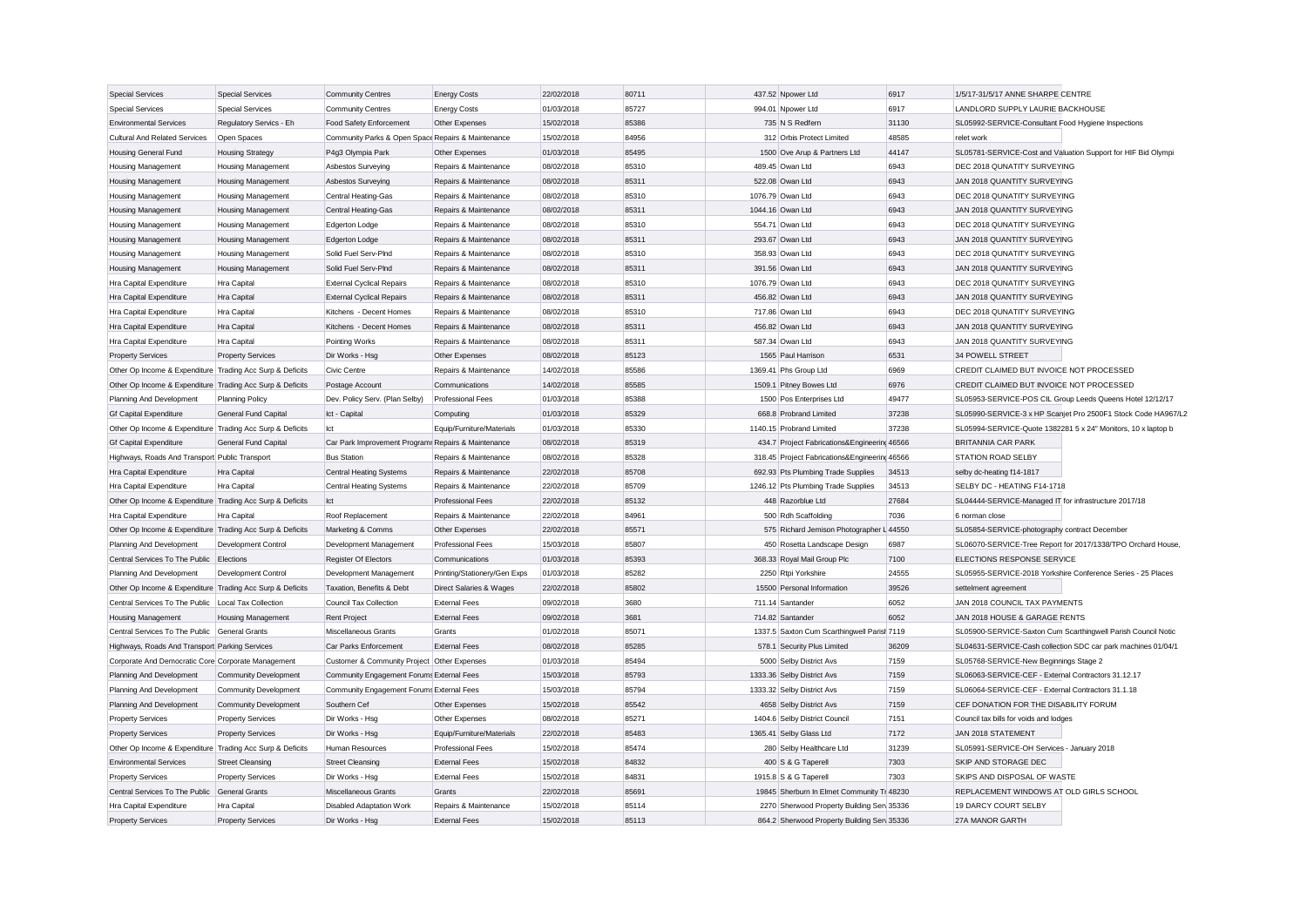| <b>Environmental Services</b>                             | <b>Trade Waste</b>                                        | Commercial Waste                  | Advertising                                            | 22/02/2018 | 85810 |                | 366 Sign Group Gb Ltd                                                         | 23882 |                                                          | SL05932-SERVICE-Supply of Commercial Bin and Communal Bin Sti |
|-----------------------------------------------------------|-----------------------------------------------------------|-----------------------------------|--------------------------------------------------------|------------|-------|----------------|-------------------------------------------------------------------------------|-------|----------------------------------------------------------|---------------------------------------------------------------|
| <b>Housing General Fund</b>                               | <b>Housing Strategy</b>                                   | Pfi Scheme (Housing)              | Other Expenses                                         | 22/02/2018 | 85279 |                | 34233.76 South Yorkshire Housing Ass Ltd 7239                                 |       | <b>JAN 2018 PFI</b>                                      |                                                               |
| <b>Environmental Services</b>                             | Trade Waste                                               | Clinical Waste                    | <b>External Fees</b>                                   | 01/03/2018 | 85391 |                | 640.07 Srcl Ltd                                                               | 7251  | JAN 2018 HAZ SHARPS WASTE                                |                                                               |
| Other Op Income & Expenditure Trading Acc Surp & Deficits |                                                           | Ict                               | Computing                                              | 08/02/2018 | 85104 |                | 2117.58 Switchshop Ltd                                                        | 45999 |                                                          | SL05925-SERVICE-1 Year Cisco switch maintenance contract rene |
| Planning And Development                                  | <b>Community Development</b>                              | Tadcaster & Villages Cef          | Other Expenses                                         | 01/02/2018 | 85126 |                | 4761 Tadcaster & Rural Community In 40494                                     |       | cef grant cic for tadcaster today magazi                 |                                                               |
| Planning And Development                                  | Community Development                                     | Tadcaster & Villages Cef          | Other Expenses                                         | 01/02/2018 | 85128 |                | 1400 Tadcaster Town Council                                                   | 7297  | cef grant for ttc for tad riverside proj                 |                                                               |
| Planning And Development                                  | Community Development                                     | Tadcaster & Villages Cef          | Other Expenses                                         | 01/02/2018 | 85129 |                | 462 Tadcaster Town Council                                                    | 7297  | grant to ttc for tad gateway project                     |                                                               |
| Hra Capital Expenditure                                   | Hra Capital                                               | Roof Replacement                  | Repairs & Maintenance                                  | 08/02/2018 | 84779 |                | 1030 T A M Loughlin                                                           | 6779  | 98 SUTTON ROAD TADCASTER                                 |                                                               |
| Other Op Income & Expenditure Trading Acc Surp & Deficits |                                                           | Human Resources                   | <b>Training Expenses</b>                               | 15/02/2018 | 85099 |                | 1200 The Commission For Local Admi 49377                                      |       | SL05795-SERVICE-Effective Complaint Handling in Planning |                                                               |
| Other Op Income & Expenditure Trading Acc Surp & Deficits |                                                           | Human Resources                   | <b>Training Expenses</b>                               | 15/02/2018 | 85100 |                | 1200 The Commission For Local Admi 49377                                      |       | SL05794-SERVICE-Effective Complaint Handling Training    |                                                               |
| <b>Environmental Services</b>                             | Recycling                                                 | Recycling                         | <b>External Fees</b>                                   | 15/02/2018 | 85108 |                | 816.84 The Maltings Organic Treatment 35116                                   |       | W/E 21/01/18 GREEN WASTE                                 |                                                               |
| <b>Environmental Services</b>                             | Recycling                                                 | Recycling                         | <b>External Fees</b>                                   | 15/02/2018 | 85295 |                | 815.76 The Maltings Organic Treatment 35116                                   |       | W/E 28/01/18 GREENWASTE                                  |                                                               |
| <b>Environmental Services</b>                             | Recycling                                                 | Recycling                         | <b>External Fees</b>                                   | 15/02/2018 | 85535 |                | 520.2 The Maltings Organic Treatment 35116                                    |       | W/E 04/02/18 GREENWASTE                                  |                                                               |
| Planning And Development                                  | <b>Planning Policy</b>                                    | Dev. Policy Serv. (Plan Selby)    | Direct Salaries & Wages                                | 08/02/2018 | 84622 |                | 1382.5 The Oyster Partnership Ltd                                             | 43921 | SL05880-SERVICE                                          |                                                               |
| Planning And Development                                  | <b>Planning Policy</b>                                    | Dev. Policy Serv. (Plan Selby)    | Direct Salaries & Wages                                | 22/02/2018 | 84034 |                | 1307.95 The Oyster Partnership Ltd                                            | 43921 | SL05641-SERVICE                                          |                                                               |
| Other Op Income & Expenditure Trading Acc Surp & Deficits |                                                           | Taxation, Benefits & Debt         | <b>Legal Fees</b>                                      | 01/03/2018 | 85805 |                | 300 Thompsons Solicitors                                                      | 48123 | SL06074-SERVICE-Solicitors Fees                          |                                                               |
| Other Op Income & Expenditure Trading Acc Surp & Deficits |                                                           | <b>Legal Services</b>             | Other Expenses                                         | 01/02/2018 | 84825 |                | 7914.8 Thomson Reuters                                                        | 30035 | SL05735-SERVICE-Legal Library                            |                                                               |
| Holding & Personal Accounts                               | Miscellaneous Holding Accounts Sect 106 Ros - Dev Contrib |                                   | Thorpe Willoughby Parish                               | 15/02/2018 | 85484 |                | 13452.66 Thorpe Willoughby Parish Counc 7324                                  |       | CO/2002/1373 TRANSFER OF REC OPEN SPACE                  |                                                               |
| <b>Special Services</b>                                   | <b>Special Services</b>                                   | General Maintenance               | Repairs & Maintenance                                  | 08/03/2018 | 85532 |                | 457.89 Thyssenkrupp Elevator Uk Ltd 7328                                      |       | 1/2/18-30/4/18 ST WILFIRDS COURT                         |                                                               |
| <b>Special Services</b>                                   | <b>Special Services</b>                                   | General Maintenance               | Repairs & Maintenance                                  | 08/03/2018 | 85533 |                | 457.89 Thyssenkrupp Elevator Uk Ltd                                           | 7328  | 1/2/18-30/4/18 LBH COURT                                 |                                                               |
| <b>Housing Management</b>                                 | <b>Housing Management</b>                                 | Void - Difficult To Let           | Other Expenses                                         | 08/02/2018 | 85315 |                | 1560 T.N.B Decorators                                                         | 23973 | SL05988-SERVICE-Interior work- 9A Ashlee Estate.Fairburn |                                                               |
| <b>Housing Management</b>                                 | <b>Housing Management</b>                                 | Void - Difficult To Let           | Other Expenses                                         | 22/02/2018 | 85679 |                | 720 T.N.B Decorators                                                          | 23973 | SL05909-SERVICE-Interior Work:- 60 Wavell Street         |                                                               |
| <b>Housing Management</b>                                 | <b>Housing Management</b>                                 | <b>Tenant Participation</b>       | Other Expenses                                         | 01/03/2018 | 85480 |                | 1364 Tpas Ltd                                                                 | 7348  | SL06008-SERVICE-TPAS subscription 2018 19                |                                                               |
| <b>Property Services</b>                                  | <b>Property Services</b>                                  | Dir Works - Hsg                   | <b>Running Costs</b>                                   | 01/02/2018 | 85167 |                | 710.28 Uk Fuels Ltd                                                           | 7373  | fuel                                                     |                                                               |
| <b>Property Services</b>                                  | <b>Property Services</b>                                  | Dir Works - Hsg                   | <b>Running Costs</b>                                   | 08/02/2018 | 85397 |                | 894.09 Uk Fuels Ltd                                                           | 7373  | <b>FUEL SERVICES</b>                                     |                                                               |
| <b>Property Services</b>                                  | <b>Property Services</b>                                  | Dir Works - Hsg                   | <b>Running Costs</b>                                   | 22/02/2018 | 85803 |                | 764.99 Uk Fuels Ltd                                                           | 7373  | fuel                                                     |                                                               |
| Planning And Development                                  | Development Control                                       | Development Management            | <b>Professional Fees</b>                               | 15/02/2018 | 84933 |                | 399 Valuation Office Agency                                                   | 7399  | SL05946-SERVICE-2016/0875/FUL - DV Input (Final Invoice) |                                                               |
| Planning And Development                                  | Development Control                                       | Development Management            | <b>Professional Fees</b>                               | 22/02/2018 | 85160 |                | 3000 Valuation Office Agency                                                  | 7399  | SL04593-SERVICE-Staynor Hall viability report            |                                                               |
| Planning And Development                                  | Development Control                                       | Development Management            | Professional Fees                                      | 22/02/2018 | 85277 |                | 2500 Valuation Office Agency                                                  | 7399  |                                                          | SL04966-SERVICE-2017/0542/OUTM Bowmans Mill, Selby Road, Whit |
| Planning And Development                                  | Development Control                                       | Development Management            | <b>Professional Fees</b>                               | 01/03/2018 | 85385 |                | 1000 Valuation Office Agency                                                  | 7399  | SL04593-SERVICE-Staynor Hall viability report            |                                                               |
| <b>Environmental Services</b>                             | Regulatory Servics - Eh                                   | Taxi & Hire Licences              | Licences/Licence Fees                                  | 01/03/2018 | 85387 |                | 2680.66 Vip System Limited                                                    | 49432 | SL05847-SERVICE-Order for signs VIP Systems              |                                                               |
| <b>Environmental Services</b>                             | Regulatory Servics - Eh                                   | Taxi & Hire Licences              | <b>Running Costs</b>                                   | 08/02/2018 | 85327 |                | 1397.5 Watsons                                                                | 7429  | JAN 2018 TAXI TEST                                       |                                                               |
| Housing Management                                        | Housing Management                                        | Solid Fuel Serv-PInd              | Repairs & Maintenance                                  | 08/02/2018 | 85309 |                | 1915.26 Wdh Solutions Ltd                                                     | 28604 | INSTALMENT 64 SOLID FUEL SERVICE 14-18                   |                                                               |
| <b>Hra Capital Expenditure</b>                            | <b>Hra Capital</b>                                        | <b>External Door Replacements</b> | Repairs & Maintenance                                  | 22/02/2018 | 84704 |                | 620 Websters (Burn) Glass Ltd                                                 | 7431  | 82 WAVELL STREET SELBY                                   |                                                               |
| Hra Capital Expenditure                                   | Hra Capital                                               | External Door Replacements        | Repairs & Maintenance                                  | 22/02/2018 | 84708 |                | 670 Websters (Burn) Glass Ltd                                                 | 7431  | 91 DARCY ROAD SELBY                                      |                                                               |
| Hra Capital Expenditure                                   | <b>Hra Capital</b>                                        | <b>External Door Replacements</b> | Repairs & Maintenance                                  | 22/02/2018 | 84712 |                | 640 Websters (Burn) Glass Ltd                                                 | 7431  | <b>20 DENE CLOSE HENSALL</b>                             |                                                               |
| Hra Capital Expenditure                                   | Hra Capital                                               | External Door Replacements        | Repairs & Maintenance                                  | 22/02/2018 | 84714 |                | 635 Websters (Burn) Glass Ltd                                                 | 7431  | 22B DENE CLOSE HENSALL                                   |                                                               |
| Hra Capital Expenditure                                   | Hra Capital                                               | External Door Replacements        | Repairs & Maintenance                                  | 22/02/2018 | 85518 |                | 630 Websters (Burn) Glass Ltd                                                 | 7431  | 9A ASH LEA FAIRBURN                                      |                                                               |
| <b>Property Services</b>                                  | <b>Property Services</b>                                  | Dir Works - Hsg                   | <b>External Fees</b>                                   | 22/02/2018 | 84713 |                | 374.85 Websters (Burn) Glass Ltd                                              | 7431  | 27 FOXCLIFFE BROTHERTON                                  |                                                               |
| <b>Property Services</b>                                  | <b>Property Services</b>                                  | Dir Works - Hsg                   | Contract Hire/Lease                                    | 01/03/2018 | 85475 |                | 380 West Wallasey Car Hire Ltd                                                | 46394 | SL05675-SERVICE-Fleet Hire                               |                                                               |
| Central Services To The Public   Local Tax Collection     |                                                           | Council Tax Collection            | Communications                                         | 01/02/2018 | 84959 | 251.38 Whistl  |                                                                               | 7335  | postage 2018/03                                          |                                                               |
| Other Op Income & Expenditure Trading Acc Surp & Deficits |                                                           | Postage Account                   | Communications                                         | 01/02/2018 | 85139 | 926.06 Whistl  |                                                                               | 7335  | POST                                                     |                                                               |
| Other Op Income & Expenditure Trading Acc Surp & Deficits |                                                           | Postage Account                   | Communications                                         | 08/02/2018 | 84958 | 1274.24 Whistl |                                                                               | 7335  | post weeks 2018/03                                       |                                                               |
| Other Op Income & Expenditure Trading Acc Surp & Deficits |                                                           | Postage Account                   | Communications                                         | 08/02/2018 | 85324 | 927.16 Whistl  |                                                                               | 7335  | WEEK 05 2018 POST COLLECTION                             |                                                               |
| Other Op Income & Expenditure Trading Acc Surp & Deficits |                                                           | Postage Account                   | Communications                                         | 15/02/2018 | 85564 | 1249.13 Whistl |                                                                               | 7335  | WEEK 06 2018 POST COLLECTION                             |                                                               |
| <b>Cultural And Related Services</b>                      |                                                           | <b>Selby Park</b>                 | Other Establishments                                   | 01/03/2018 | 85481 |                | 3280.58 Wigan Leisure & Culture Trust                                         | 7447  | FEB 2018 LEISURE MANGEMENT SERVICES                      |                                                               |
| <b>Cultural And Related Services</b>                      | Open Spaces<br>Recreation & Sport                         | Rec Grounds-Sports                | Other Establishments                                   | 01/03/2018 | 85481 |                | 266.08 Wigan Leisure & Culture Trust                                          | 7447  | FEB 2018 LEISURE MANGEMENT SERVICES                      |                                                               |
| <b>Cultural And Related Services</b>                      | Recreation & Sport                                        | Sports Development                | Other Establishments                                   | 01/03/2018 | 85481 |                |                                                                               | 7447  | FEB 2018 LEISURE MANGEMENT SERVICES                      |                                                               |
| <b>Cultural And Related Services</b>                      | Recreation & Sport                                        | <b>Tadcaster Leisure Centre</b>   | Other Establishments                                   | 01/03/2018 | 85481 |                | 4680.77 Wigan Leisure & Culture Trust<br>3173.5 Wigan Leisure & Culture Trust | 7447  | FEB 2018 LEISURE MANGEMENT SERVICES                      |                                                               |
|                                                           |                                                           | Dir Works - Hsg                   |                                                        | 22/02/2018 | 85486 |                | 3705.99 Wolseley Uk Ltd                                                       | 7464  | DEC 2017 STATEMENT                                       |                                                               |
| <b>Property Services</b><br><b>Property Services</b>      | <b>Property Services</b><br><b>Property Services</b>      | Dir Works - Hsa                   | Equip/Furniture/Materials<br>Equip/Furniture/Materials | 22/02/2018 | 85541 |                | 6696.25 Wolseley Uk Ltd                                                       | 7464  | <b>JAN 2018 STATEMENT</b>                                |                                                               |
|                                                           |                                                           |                                   |                                                        |            |       |                |                                                                               |       |                                                          |                                                               |